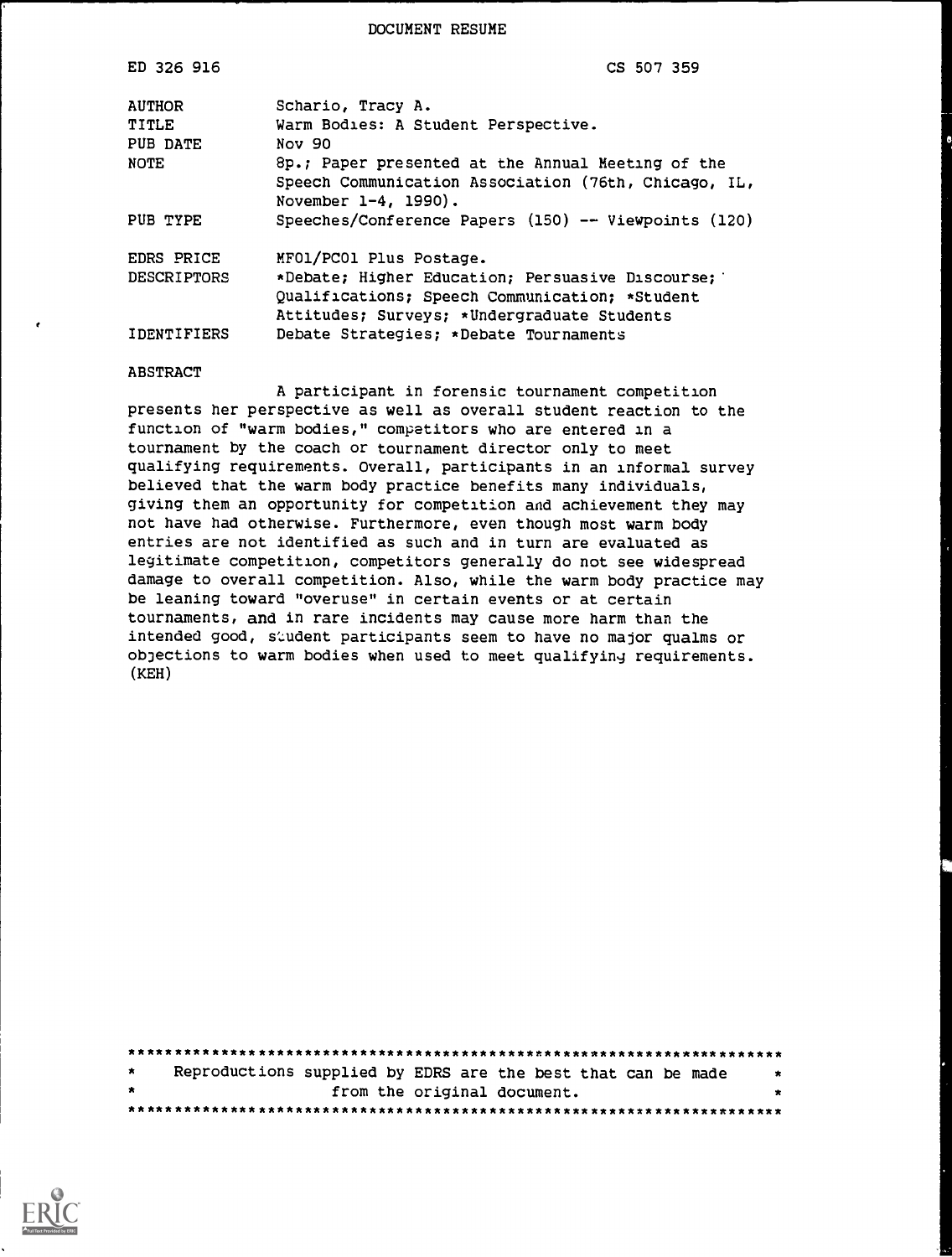$\zeta$ 

9520555

经济学

 $\mathbf{r}$ 

"Ethical Issues in Forensics: Evaluating the I. E. Warm Body Syndrome"

### "Warm Bodies: A Student Perspective"

Tracy A. Schario, The Ohio State Univeristy

76th Annual SCA Convention November 1-4, 1990 Chicago, Illinois

"PERMISSION TO REPRODUCE THIS MATERIAL HAS BEEN GRANTED BY দ

 $\alpha$ cy A.S

TO THE EDUCATIONAL RESOURCES **INFORMATION CENTER (ERIC)."** 

U.S. DEPARTMENT OF EDUCATION<br>Office of Educational Research and Improvament EDUCATIONAL RESOURCES INFORMATION<br>CENTER (ERIC)

This document has been reproduced as<br>received from the person or organization<br>originating it.

□ Minor changes have been made to improve<br>reproduction quality

Points of view or connions stated in this document do not inecessarily represent official<br>DERI position or policy

 $\mathbf{z}$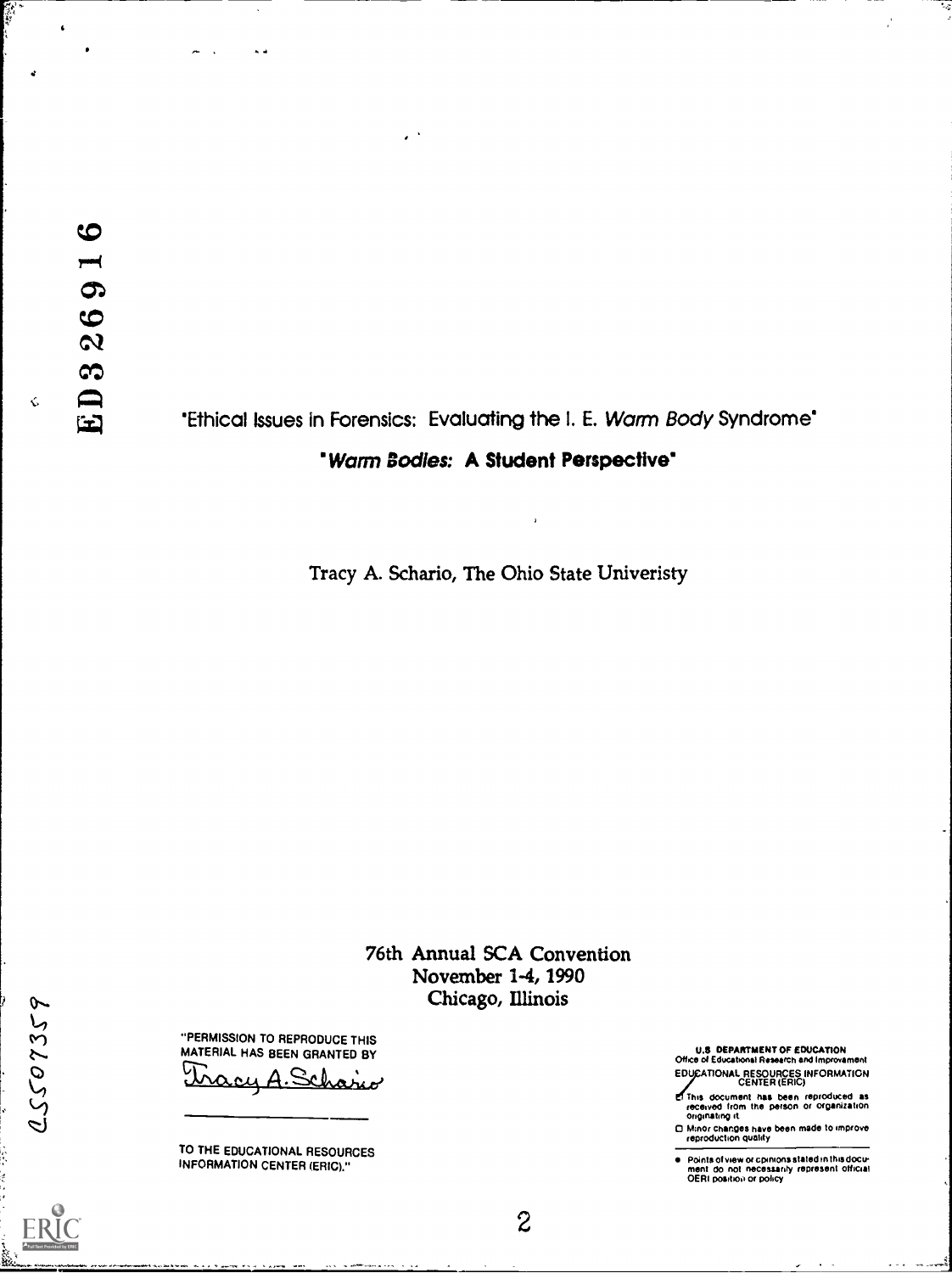I remember the scenario like it happened yesterday. My duo partner and I were sitting in our third round of duo competition at a tournament in early February. This is a true story. "Contestants 502-503," the judge calls. Everything proceeded as usual. The contestants walked to the front of the room; introduced themselves (names are being withheld to protect the innocent); and they began their script interpretation of "The Artist at Lunchtime" or something like that.

Ok, so the title seemed a bit hookey, but I didn't think much more about it. After their introduction, the male and female interpers returned to their "script." They continued with a polite conversation about what and where to lunch. Then all of a sudden, out of the blue, the female character and the "artist," the guy painting her house, started "kissing." My partner and I looked at each other rather strangely. Watching two people sianding side by side, hugging themselves, and kissing the air looked very odd. "Someone thinks this has artistic merit?" I thought to myself. I wasn't impressed. But whom am I to judge; we were doing a piece on two law students.

They continued. Then just when I thought, "this can't get any weirder, and I wish they would stop kissing and talk," they did. I was thankful but still uneasy. What should I expect next, cigarette smoking? --- or is that stretching things a bit? Instead, there was what seemed like a ten-minute pause, but I'm sure is was not more than three or four seconds. The entire scenario up to this point had only taken about two minutes tops. What came next, though, was something that no one in the room could have ever anticipated.  $\overline{3}$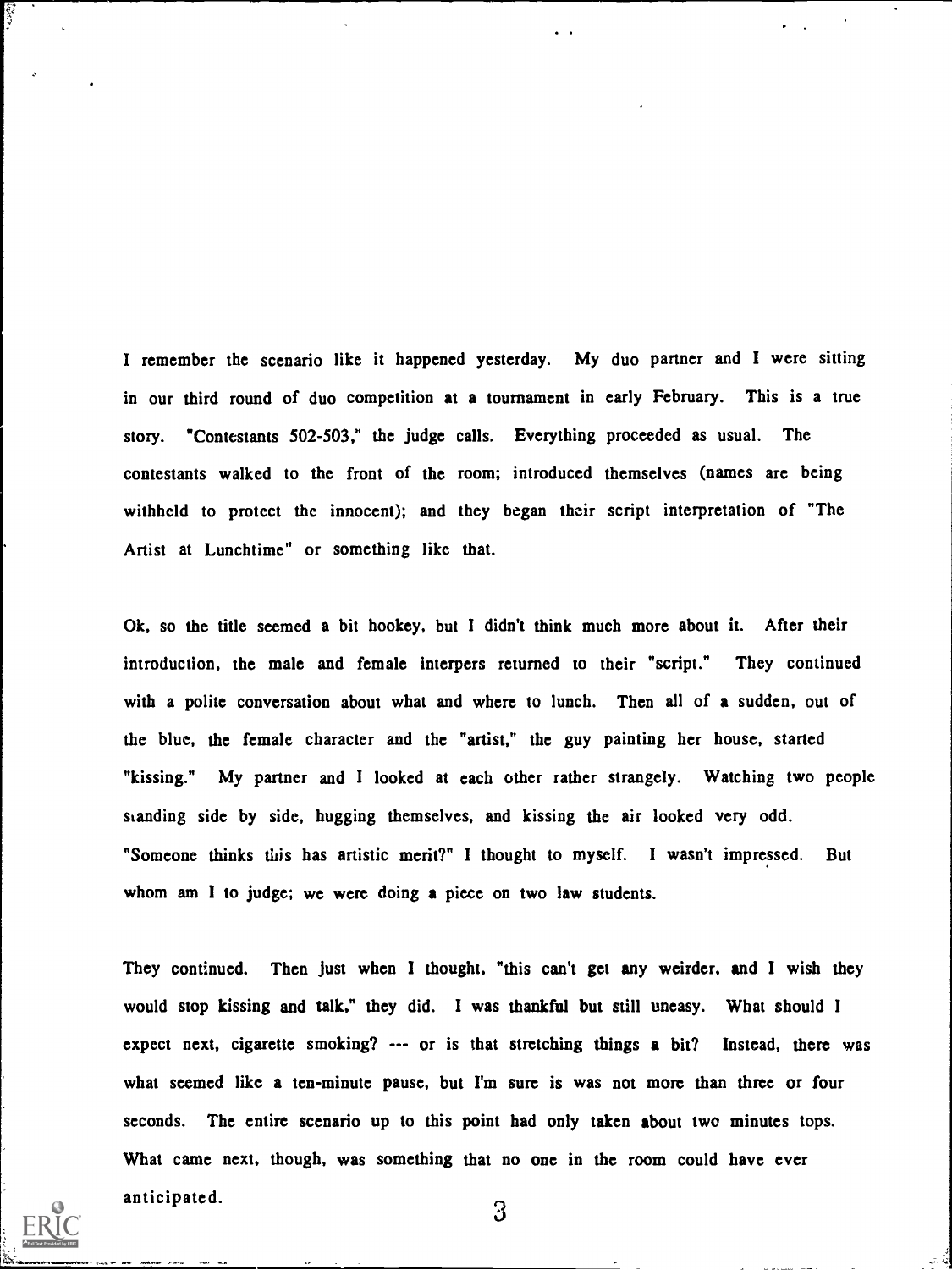The male interper, calmly looking at the ga-ga-eyed female interper, said, "That's the Best Warm Body I've ever had." What followed was to be expected, an uproarious laughter from which even the judge could not refrain. Boy, did I feel stupid. I actually believed they were serious, and that I would have to sit through about 8 more minutes of sappy love scenes. WRONG. They were just there so some other duo pair could make finals and possibly qualify for one of the national tournaments.

/

The "Artist at Lunchtime" example portrays the function of warm bodies, competitors who are entered in a tournament by the coach and/or tournament director to assure that there will be twelve slots to qualify six fin., ists to the National Forensic Association's (NFA) National Tournament or to increase the number of contestants in an event to boost the number of qualifiers for the American Forensic Association's (AFA) National Tournament. Most often, warm body slots are entered as legitimate competition, given real contestant numbers, and often evaluated as a legitimate, rehearsed speech. Unless the warm body entry is identified as such, which in my experience is not the norm, the presentation, whether 2, 6, or 10 minutes is judged against the other competition. Assuming a warm body goes unidentified as such throughout the competition and could potentially place high or even win a round, then the question "Do warm bodies help or hinder the competition?" must be evaluated.

A recent action by the NFA executive council and coaches would lead one to believe that the presence of warm bodies hinders and illegitimizes competition. At the 1990 NFA National Tournament, they agreed to institute a "50%" rule, whereby if the event entry is less than 12 contestants, one half -- 50% -- of those entrants will qualify for the national tournament. For example, if there are ten contestants in an event, five would qualify for the NFA National Tournament. The warm body practice, on the other hand, would encourage placing two unprepared speakers in the event to meet the twelve



warm bodies 2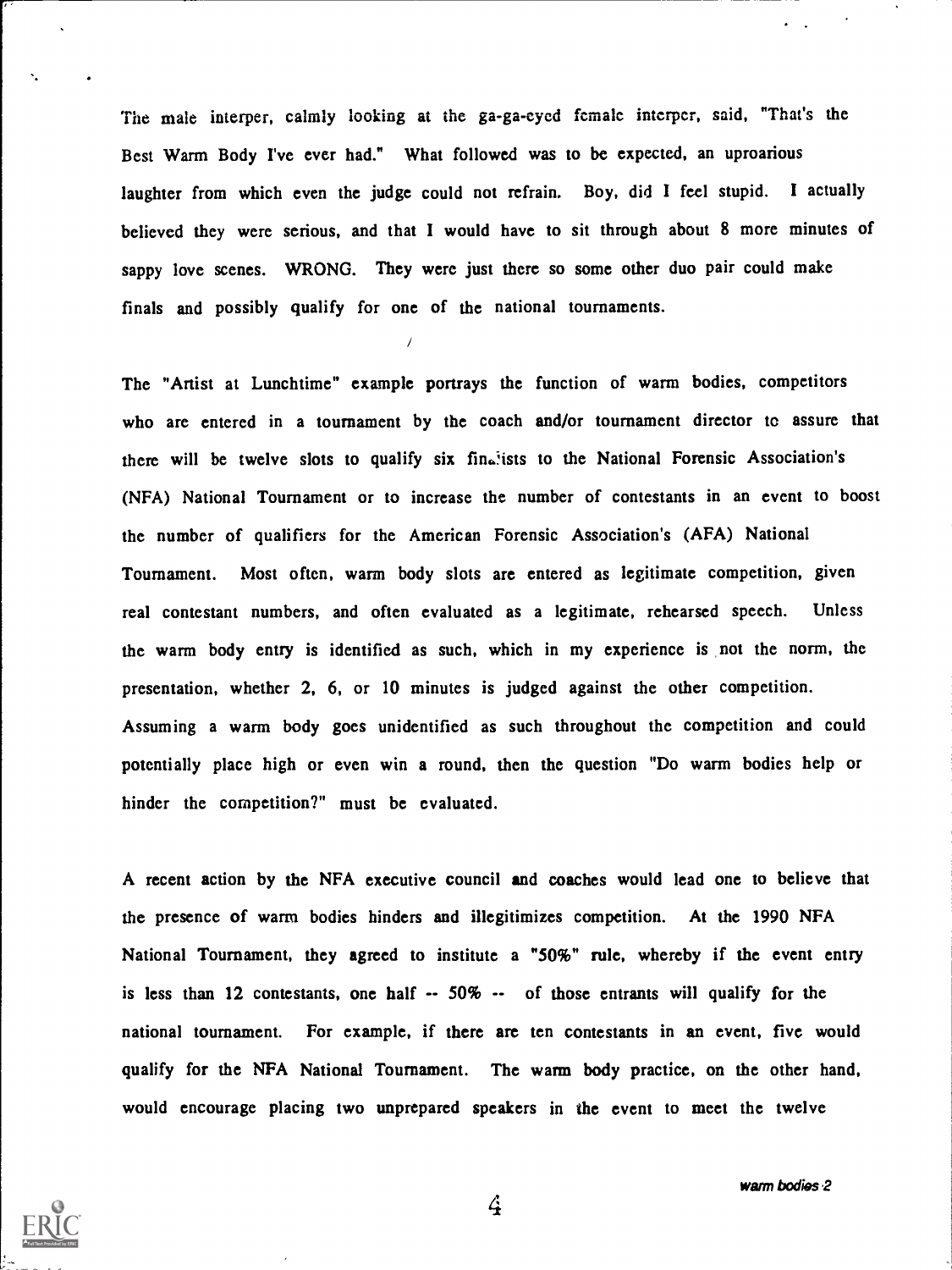slot/six qualifier regulation. Since the "50%" rule has not yet been exercised at an actual tournament, though, its effectiveness of eliminating the use of warm bodies has yet to be seen and does not guarantee abolishment of the practice.

Given the basic function of warm bodies, to meet national tournament qualifying requirements, they are perceived in a variety of ways. I have heard coaches, judges and students complain about them, laugh at them, ignore them and/or commend them. The above reactions are based on knowledge of a warm body entry in the round. Most often. though, this is not the case. The majority of warm bodies do not identify themselves as such, nor can it be assumed that simply because an entry is not well prepared that it is a warm body, both of which may be an obstacle to objective judging.

Whether self-identified or not, how do competitors feel toward warm bodies? Have they ever even contemplated the practice? In personal interviews with a dozen veteran competitors in the central Ohio area, the reactions to warm bodies were mixed, but the objections were few and minimal. As I expected, most had never given the issue much thought but were definitely aware of warm body usage.

In order to understand student reactions to warm bodies, the question "How do you define a warm body?" must be answered. Reactions ranged from "very warm," to unprepared, to a "mercy" slot. Whatever the description of a warm body, competitors agree with the use of warm bodies to meet qualifying requirements. The majority of competitors understand that sometimes warm bodies will be used and don't really feel that warm bodies effect the legitimacy or caliber of tournament competition. This is under the assumption that there is not more than one or two warm bodies per event. But, if close to half of the event is comprised of warm body slots, competitors view that particular event as "sub-par," not of average or high caliber competition. Students agree that if warm bodies are to be used during competition, then the warm bodies should be used for



۵Ś

5 warm bodies-3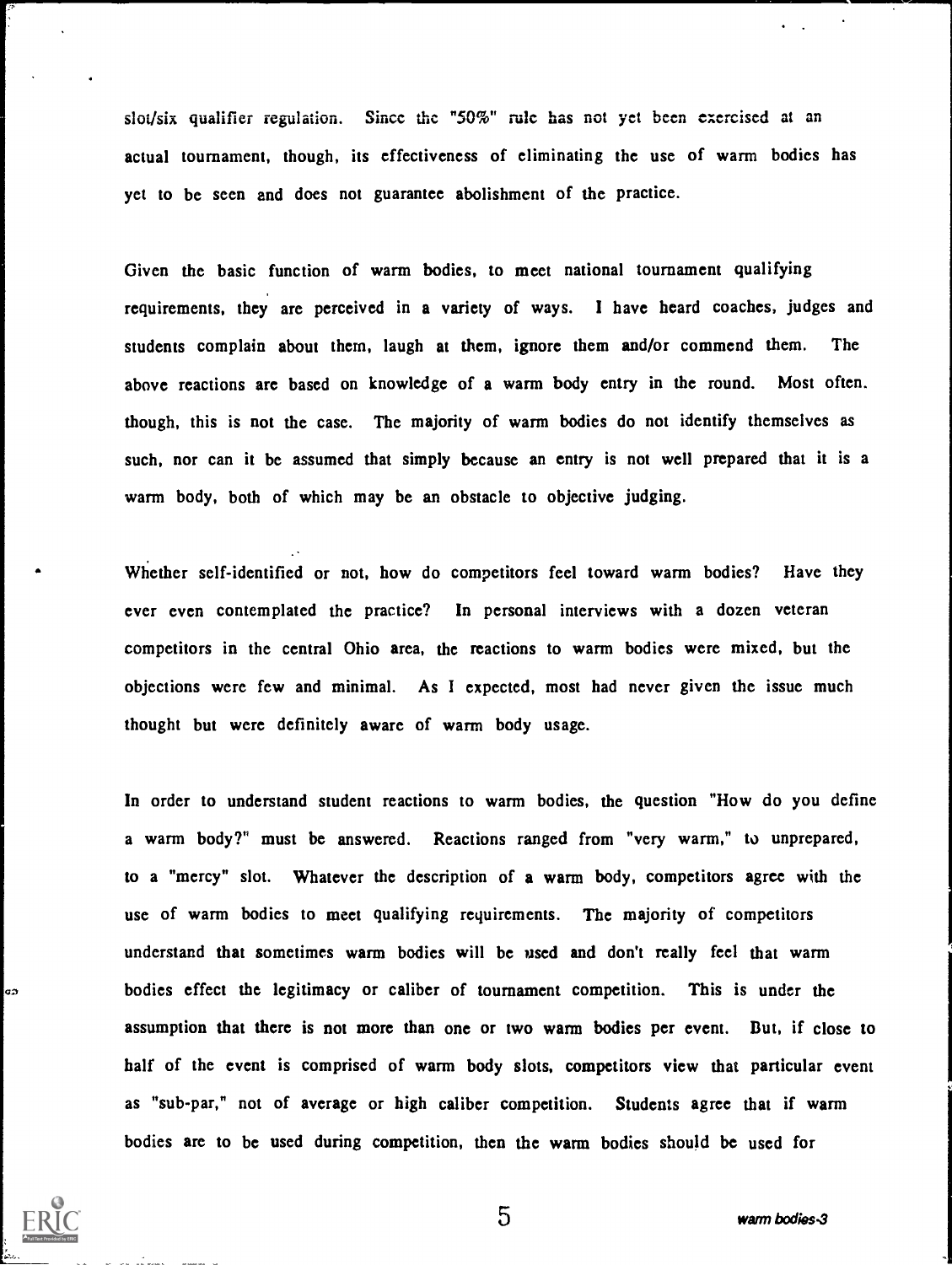qualifying purposes only. If a coach is using a warm body merely to boost the team's entry and/or potential for a sweepstakes award or other purpose, then the warm body is not benefitting the tournament participants, only his/her team and is, therefore, not to be condoned.

But a warm body is more than just a "very warm" competitor placed in a round to increase the number of entrants on paper to justify and meet a qualifying standard. Warm bodies in most cases actually give some form of speech or presentation, the opening example for instance. Warm body speeches can be simply a 30 second joke or riddle, an intro from one of the competitor's other speeches, reading an entire manuscript from your coach's files (maybe the judge will just think you're unmemorized?), a dramatic or abbreviated rendition of one of the competitor's "real," legitimate speeches, or a totally impromptu two or three minute speech. Whatever the warm body chooses to present, students agree that a warm body speech is an intentional act, not an unmemorized or poorly rehearsed eight to ten minute speech.

Yet, what the judge thinks about the presentation is what counts. Do judges evaluate warm bodies objectively? Assuming that the presentation was very brief, 30 seconds to 3 minutes, most competitors feel the judges objectively rank warm bodies against the remaining competition. Full-length warm body speeches may sometimes be judged as a legitimate speech. Competitors do not necessarily feel this is fair since they prepared and practiced their presentations and the warm body did not. However, three of the those interviewed stated that if the warm body slot ranked higher in the round than him/her, then the entry deserved the ranking the judge awarded. Most, though, have not ever been beaten by a warm body to their knowledge. One individual had been beaten by a warm body who slipped into a final round of competition at an end of the season tournament. Chuckling bitterly, he said he was happy that at least he and his duo partner placed but that the judges must have liked the other duo with the scriptless



 $6$  warm bodies-4

 $\ddot{\phantom{a}}$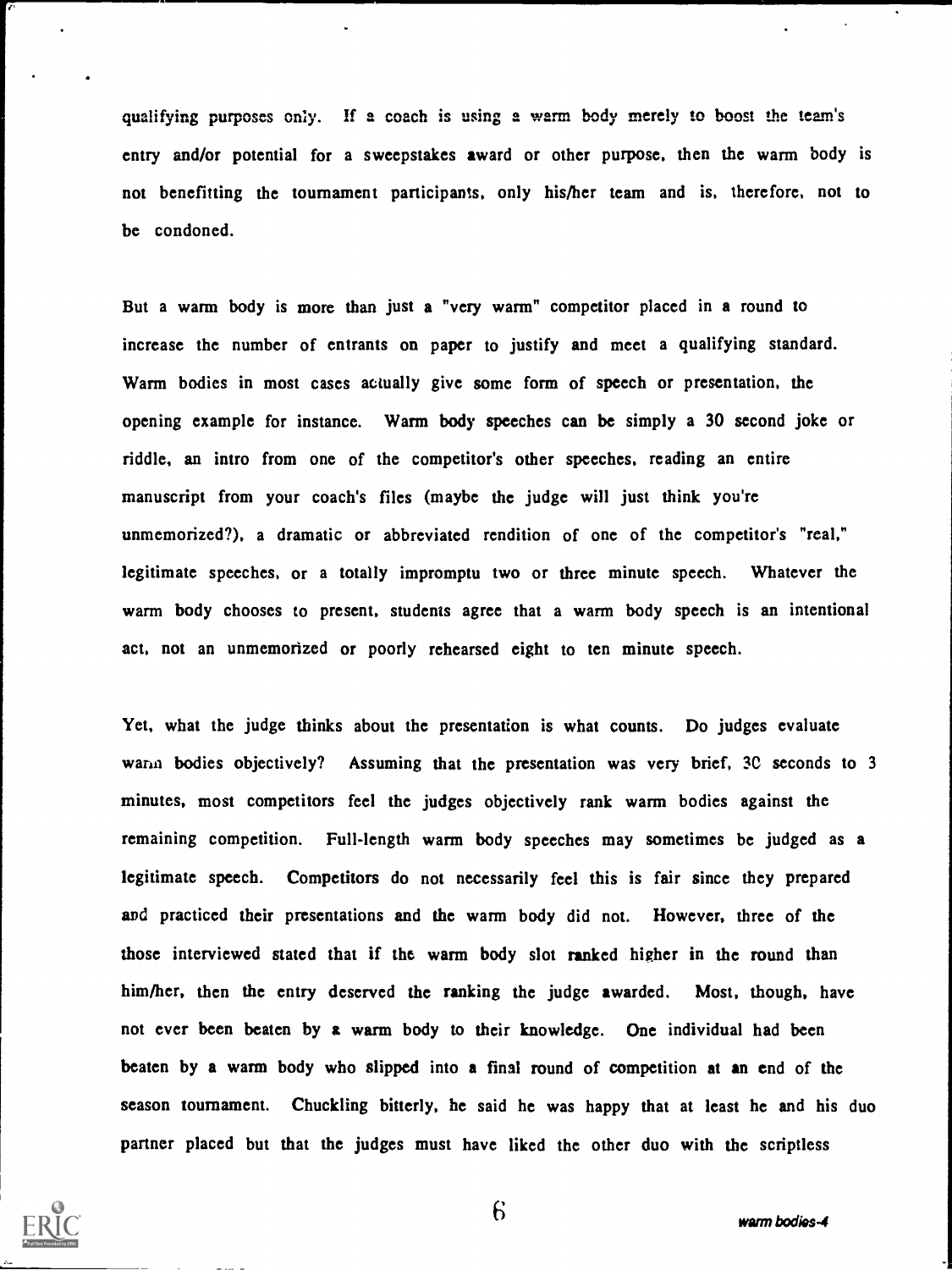notebook better. Students agree that high-placing warm bodies in a round or finalist warm bodies are the exception and not the rule.

How do the competitors feel about actually being a warm body? Since most agree with, or have no qualms against warm bodies, over 60% said that if asked, they would compete as a warm body. Over half admitted to competing at least once as a warm body at the request of their coach, and two actually trophied as warm bodies. "I felt a little guilty about winning, but it was fun," replied one. But warm body round-winners or trophywinners appear to be a rare occurrence to the knowledge of most competitors.

Most students have no major complaints about the use of warm bodies, but do not agree with wide spread use in a single event (ie five warm bodies to meet the 12 entry qualifying minimum). Once again, national tournament qualifying standards are the only acceptable reason for warm body entries. But there is a concern among students. If warm body entries become a wide spread End popular practice at a majority of tournaments and are not recognized as such, then the legitimacy and quality of competition and tournament reputation may be at stake. Though most do not see the "warm body syndrome" as an impending evil threatening forensic competition or its future.

The warm body practice will, perhaps, continue to pervade the forensic environment no matter what the attitude concerning the practice. As students, should we be concerned about the use of warm bodies during competition, and if so, what can we do about it? Yes, we, like coaches and tournament directors, need to address the warm body issue. Significant action to help diminish the practice can be taken by supporting the NFA "50%" rule. Also, students entered as warm bodies could identify themselves as such by verbally stating they are a warm body entry, writing "wb" or "warm body" next to their name, or restricting their presentation to no more than three minutes. Some may argue



7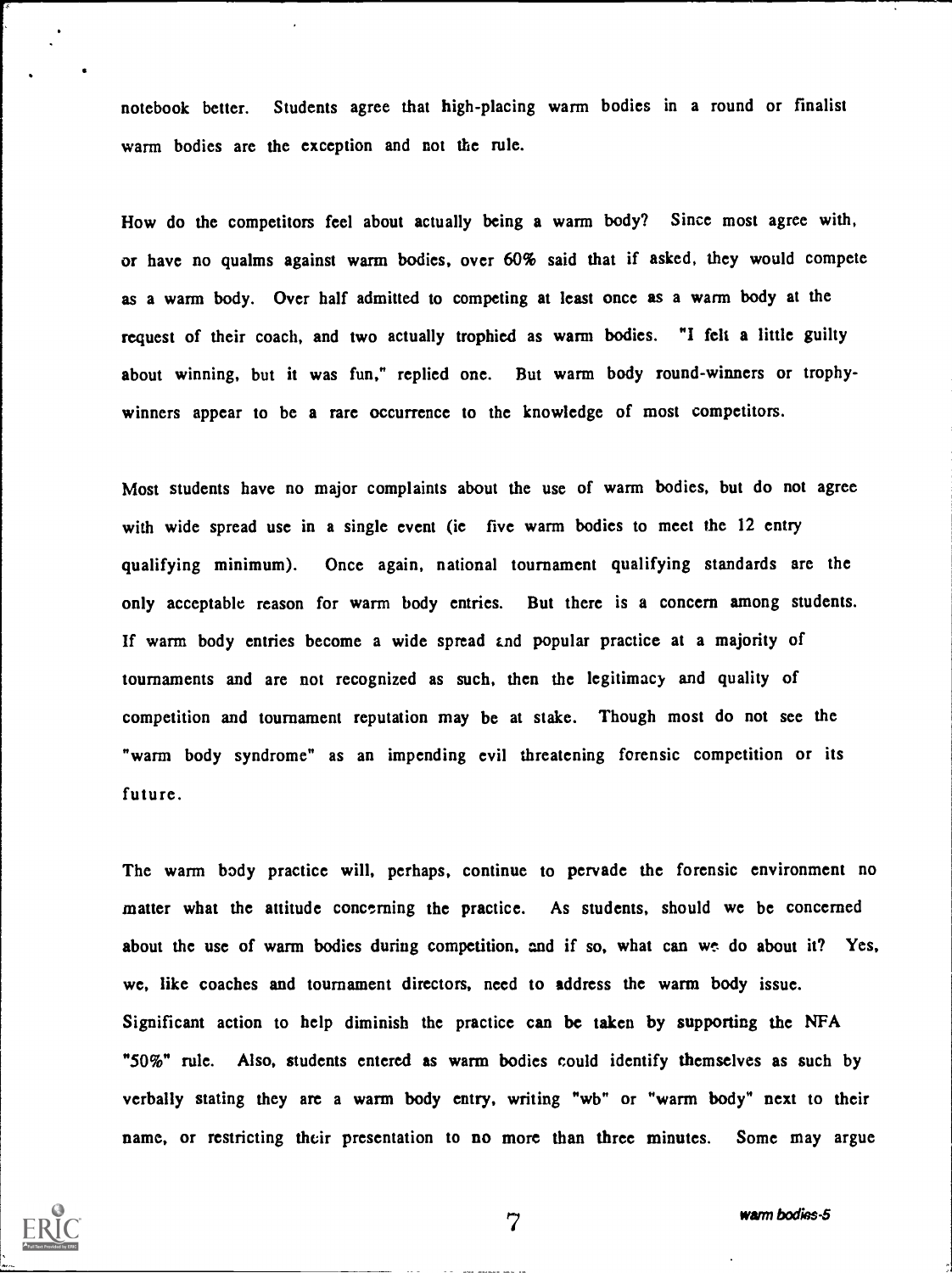that the verbal or written identification of a warm body lessens the caliber of competition in the round. But this type of identification in the long run benefits both competitors and judges since the identification leaves no doubt in anyone's mind that the entrant is not there to win the reund, only meet a qualifying requirement which will benefit the other entrants.

Whatever course of action is taken against the practice of warm body entries, whether warm bodies remain to be used frequently or whenever necessary or whether they are banished, the practice has benefitted many individuals, giving them an opportunity for competition and achievement they may not have had otherwise. Even though most warm body entries are not identified as such and in turn are evaluated as legitimate competition, competitors do not see wide spread damage to overall competition. While the warm body practice may be leaning toward "overuse" in certain events or at certain tournaments, and in rare incidents may cause more harm than the intended good, competitors seem to have no major qualms or objections to warm bodies when used to meet qualifying requirements. Considering forensics is an educational and learning activity, what better way to learn than by competing and helping to further the advancement of others.



 $\overline{\phantom{a}}$ 

s and the second second in the second second second in the second second second in the second second second second second second second second second second second second second second second second second second second se

 $\mathbf{s}$